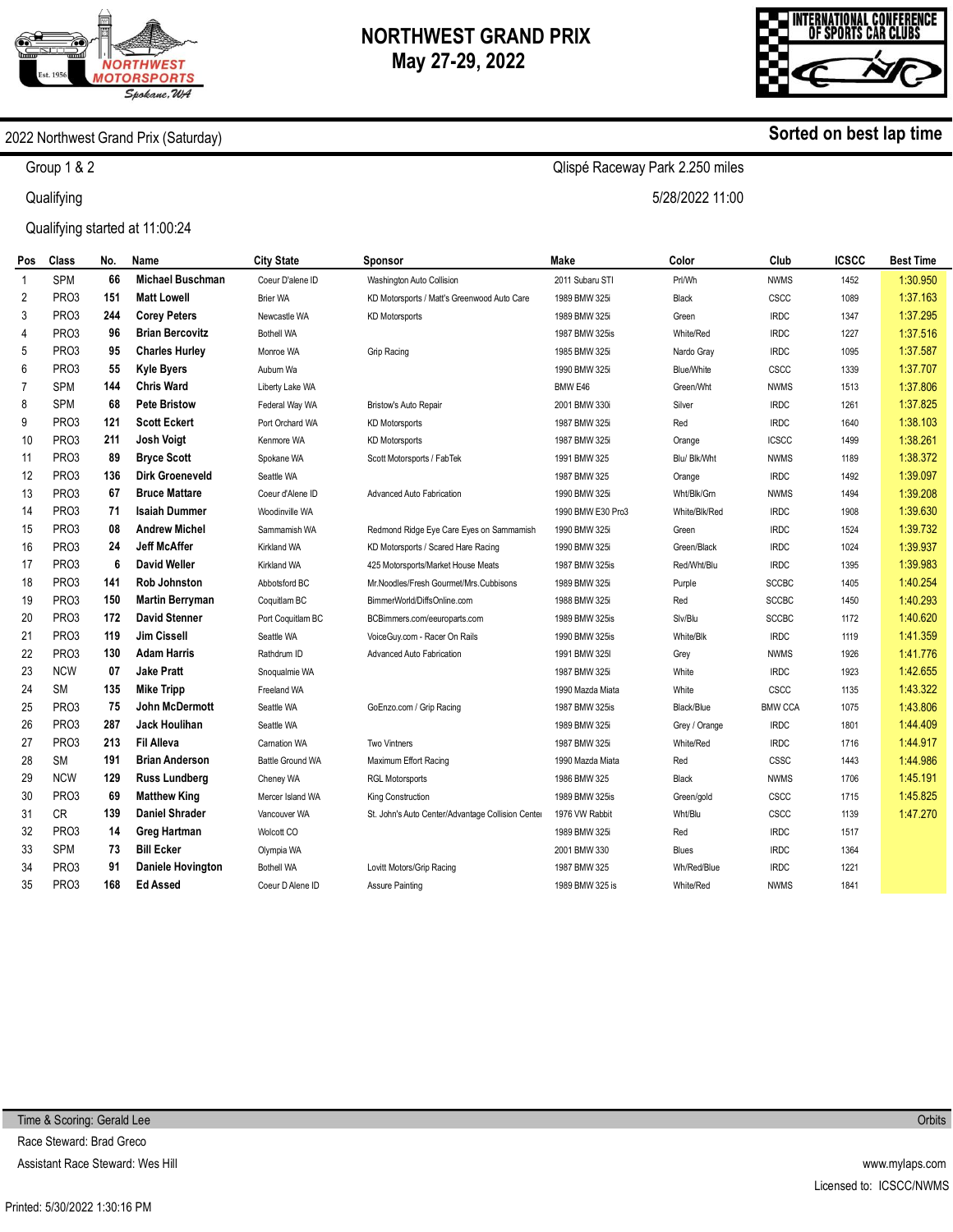



#### 2022 Northwest Grand Prix (Saturday)

Group 4 & 5

**Qualifying** 

Qualifying started at 9:40:26

| Pos | <b>Class</b>    | No. | Name                     | <b>City State</b>       | Sponsor                                  | Make                    | Color         | Club         | <b>ICSCC</b> | <b>Best Time</b> |
|-----|-----------------|-----|--------------------------|-------------------------|------------------------------------------|-------------------------|---------------|--------------|--------------|------------------|
| 1   | GT <sub>1</sub> | 42  | Crellin (Chris) Pauling  | <b>Richland WA</b>      | Berkshire Hathaway HomeServices          | 2006 Chevrolet Corvette | Blue          | <b>IRDC</b>  | 1720         | 1:28.617         |
| 2   | <b>SE46</b>     | 73  | <b>Bill Ecker</b>        | Olympia WA              |                                          | 2001 BMW 330            | Blues         | <b>IRDC</b>  | 1364         | 1:35.941         |
| 3   | <b>SE46</b>     | 19  | <b>Michael Conatore</b>  | <b>Richland WA</b>      | AAF/Zorich Performance                   | 2001 BMW 330Ci          | Blue          | <b>NWMS</b>  | 1019         | 1:36.054         |
| 4   | <b>SE46</b>     | 68  | <b>Pete Bristow</b>      | Federal Way WA          | Bristow's Auto Repair                    | 2001 BMW 330i           | Silver        | <b>IRDC</b>  | 1261         | 1:36.396         |
| 5   | EIP             | 162 | <b>Adam Achepohl</b>     | Monroe OR               | Gemini Concrete Pumping                  | 1987 Porsche 944        | Grey          | CSCC         |              | 1:37.841         |
| 6   | <b>SE46</b>     | 144 | <b>Chris Ward</b>        | Liberty Lake WA         |                                          | BMW E46                 | Blue/Gray     | <b>NWMS</b>  | 1513         | 1:38.064         |
| 7   | CT4             | 89  | <b>Bryce Scott</b>       | Spokane WA              | Scott Motorsports / FabTek               | 1991 BMW 325            | Blu/ Blk/Wht  | <b>NWMS</b>  | 1189         | 1:38.701         |
| 8   | CT4             | 67  | <b>Bruce Mattare</b>     | Coeur d'Alene ID        | Advanced Auto Fabrication                | 1990 BMW 325i           | Wht/Blk/Grn   | <b>NWMS</b>  | 1494         | 1:38.900         |
| 9   | CT4             | 08  | <b>Andrew Michel</b>     | Sammamish WA            | Redmond Ridge Eye Care Eyes on Sammamish | 1990 BMW 325i           | Green         | <b>IRDC</b>  | 1524         | 1:39.597         |
| 10  | CT4             | 141 | <b>Rob Johnston</b>      | Abbotsford BC           | Mr.Noodles/Fresh Gourmet/Mrs.Cubbisons   | 1989 BMW 325i           | Purple        | <b>SCCBC</b> | 1405         | 1:39.979         |
| 11  | CT4             | 71  | <b>Isaiah Dummer</b>     | Woodinville WA          |                                          | 1990 BMW E30 Pro3       | White/Blk/Red | <b>IRDC</b>  | 1908         | 1:39.987         |
| 12  | CT4             | 150 | <b>Lester Soman</b>      | Garibaldi Highlands BC  |                                          | 1988 BMW 325i           | <b>RED</b>    | <b>SCCBC</b> | 1602         | 1:40.969         |
| 13  | EIP             | 130 | <b>Adam Harris</b>       | Rathdrum ID             | Advanced Auto Fabrication                | 1991 BMW 325I           | Grey          | <b>NWMS</b>  | 1926         | 1:41.448         |
| 14  | <b>NCW</b>      | 07  | <b>Jake Pratt</b>        | Snoqualmie WA           |                                          | 1987 BMW 325i           | White         | <b>IRDC</b>  | 1923         | 1:43.429         |
| 15  | CT4             | 69  | <b>Matthew King</b>      | Mercer Island WA        | King Construction                        | 1989 BMW 325is          | Green/gold    | CSCC         | 1715         | 1:43.755         |
| 16  | <b>ITA</b>      | 191 | <b>Brian Anderson</b>    | <b>Battle Ground WA</b> | Maximum Effort Racing                    | 1990 Mazda Miata        | Red           | CSSC         | 1443         | 1:45.291         |
| 17  | <b>NCW</b>      | 287 | John Houlihan            | Seattle WA              |                                          | 1989 BMW 325i           | Grey / Orange | <b>IRDC</b>  | 1801         | 1:51.561         |
| 18  | <b>NCW</b>      | 110 | John Jensen              | <b>RICHLAND WA</b>      |                                          | howe chassis howe       | white         | CSCC         | 1719         | 1:51.854         |
| 19  | CT4             | 24  | <b>Jeff McAffer</b>      | Kirkland WA             | KD Motorsports / Scared Hare Racing      | 1990 BMW 325i           | Green/Black   | <b>IRDC</b>  | 1024         |                  |
| 20  | CT4             | 91  | <b>Daniele Hovington</b> | <b>Bothell WA</b>       | Lovitt Motors/Grip Racing                | 1987 BMW 325            | Wh/Red/Blue   | <b>IRDC</b>  | 1221         |                  |
| 21  | CT4             | 96  | <b>Brian Bercovitz</b>   | <b>Bothell WA</b>       |                                          | 1987 BMW 325is          | White/Red     | <b>IRDC</b>  | 1227         |                  |
| 22  | CT4             | 136 | <b>Dirk Groeneveld</b>   | Seattle WA              |                                          | 1987 BMW 325            | Orange        | <b>IRDC</b>  | 1492         |                  |
| 23  | CT4             | 168 | <b>Ed Assed</b>          | Coeur D Alene ID        | Assure Painting                          | 1989 BMW 325 is         | White/Red     | <b>NWMS</b>  | 1841         |                  |
| 24  | CT4             | 172 | <b>David Stenner</b>     | Port Coquitlam BC       | BCBimmers.com/eeuroparts.com             | 1989 BMW 325is          | Slv/Blu       | <b>SCCBC</b> | 1172         |                  |
| 25  | CT4             | 211 | <b>Josh Voigt</b>        | Kenmore WA              | <b>KD Motorsports</b>                    | 1987 BMW 325i           | Orange        | <b>ICSCC</b> | 1499         |                  |

**Orbits** 

**Sorted on best lap time**

Qlispé Raceway Park 2.250 miles

5/28/2022 09:40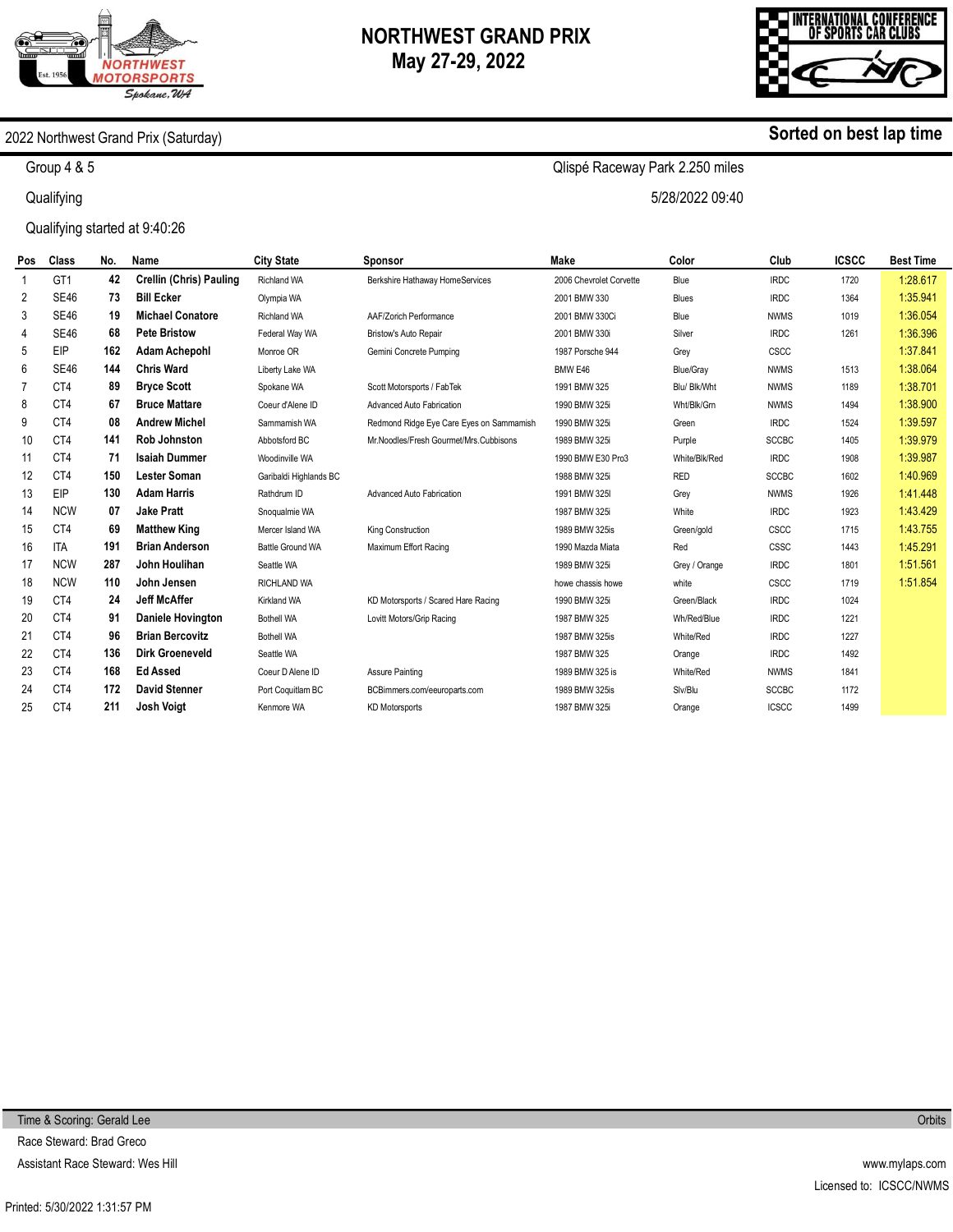



**Sorted on best lap time**

#### 2022 Northwest Grand Prix (Saturday)

Group 3 & 6

**Qualifying** 

Qualifying started at 10:20:32

Qlispé Raceway Park 2.250 miles

5/28/2022 10:20

| Pos | <b>Class</b> | No. | Name                     | <b>City State</b>      | Sponsor                                             | Make                  | Color           | Club         | <b>ICSCC</b>  | <b>Best Time</b> |
|-----|--------------|-----|--------------------------|------------------------|-----------------------------------------------------|-----------------------|-----------------|--------------|---------------|------------------|
|     | FC           | 19  | <b>Roger Smetaniuk</b>   | Calgary AB             | OnePLC                                              | 2004 Mygale SJ-04     | White/Black     | ARCA         | ASN           | 1:24.316         |
| 2   | <b>FC</b>    | 72  | <b>Stephen Ross</b>      | Calgary AB             | Refine Auto Salon, Chinook Aviation, Reigal Italia, | 2008 V Diemen DP-08   | Blue/Orange     | <b>CVRC</b>  | <b>WCMA</b>   | 1:24.908         |
| 3   | <b>FC</b>    | 3   | <b>Gavin Aitken</b>      | Victoria BC            | RT Autosport, Racetips. TV, XLR8 Racing, MK Tec     | 2003 V.Diemen RF 03   | Blue/Yellow     | <b>SCCBC</b> | CACC          | 1:26.165         |
| 4   | <b>FC</b>    | 04  | <b>Greg Coffin</b>       | Veradale WA            | Hayes Cages                                         | 1999 Mygale F2000     | Blue            | <b>NWMS</b>  | <b>SCCA</b>   | 1:26.167         |
| 5   | FC           | 2   | Dane Babkirk             | Spokane WA             | ES3 Creative                                        | 1999 Van Diemen FC    | Red             | <b>NWMS</b>  | 1400          | 1:27.073         |
| 6   | FC           |     | Glenn Woloski            | Garibaldi Highlands BC |                                                     | 2006 Van Diemen RF06  | Blue/white      | NWR/SCCA     | 2-SCCA Full ( | 1:28.156         |
|     | <b>FM</b>    | 41  | George Doran             | Spokane WA             | Windermere Manito Real Estate                       | 1999 Formula Mazda    | Blk/Burgandy    | <b>NWMS</b>  | 1041          | 1:28.452         |
| 8   | <b>FC</b>    | 88  | Glenn Yuen               | Calgary AB             |                                                     | 2000 V Diemen RF00    | Red             | <b>WCMA</b>  | <b>WCMA</b>   | 1:28.647         |
| 9   | <b>NOW</b>   | 67  | Darcy Morgan             | Calgary AB             |                                                     | 2008 Van Diemen DP-08 | Red             | <b>ARCA</b>  | <b>WCMA</b>   | 1:28.698         |
| 10  | FC           | 34  | Jason Gillen             | Priddis Greens AB      |                                                     | 2001 V Diemen RF-01   | Blue/Orange     | <b>ARCA</b>  | <b>WCMA</b>   | 1:30.469         |
| 11  | FC           | 44  | Doug Connon              | Calgary AB             |                                                     | 1997 V Diemen RF97    | Blue            | ARCA         | <b>WCMA</b>   | 1:31.349         |
| 12  | FC           | 55  | <b>Lawrence Hayes</b>    | Sagle id               | Hayes Cages, LLC                                    | 1986 Argo JM17        | wht/grn/red/yel | SOVREN       | n# 1082 Adva  | 1:33.431         |
| 13  | CC4          | 777 | Cem Aykan                | Issaquah WA            |                                                     | Caterham Caterham     | Red             | <b>ICSCC</b> | 1734          | 1:33.967         |
| 14  | CC4          | 6   | <b>Bruce Beachman</b>    | Woodinville WA         | Beachman Racing                                     | Caterham Seven        | Blue            | ТC           | 1256          | 1:35.329         |
| 15  | <b>CF</b>    | 32  | <b>R Lawence Bangert</b> | Issaquah WA            | R and A Mfg                                         | 1979 Crossle 35F      | Turgo/Wht       | <b>IRDC</b>  | 1332          | 1:35.728         |
| 16  | CC4          | 42  | Tom Forsyth              | Kirkland WA            | Beachman Racing                                     | Caterham Seven        | White           | <b>IRDC</b>  | 1501          | 1:36.658         |
| 17  | CC4          | 96  | <b>Soner Terek</b>       | Kirkland WA            |                                                     | 2005 Caterham 7       | Blue            | <b>IRDC</b>  | 1906          | 1:38.379         |
| 18  | <b>NOW</b>   | 66  | <b>Tim Morgan</b>        | Calgary AB             |                                                     | 2008 Van Diemen DP08  | Black           | <b>WCMA</b>  | <b>WCMA</b>   |                  |